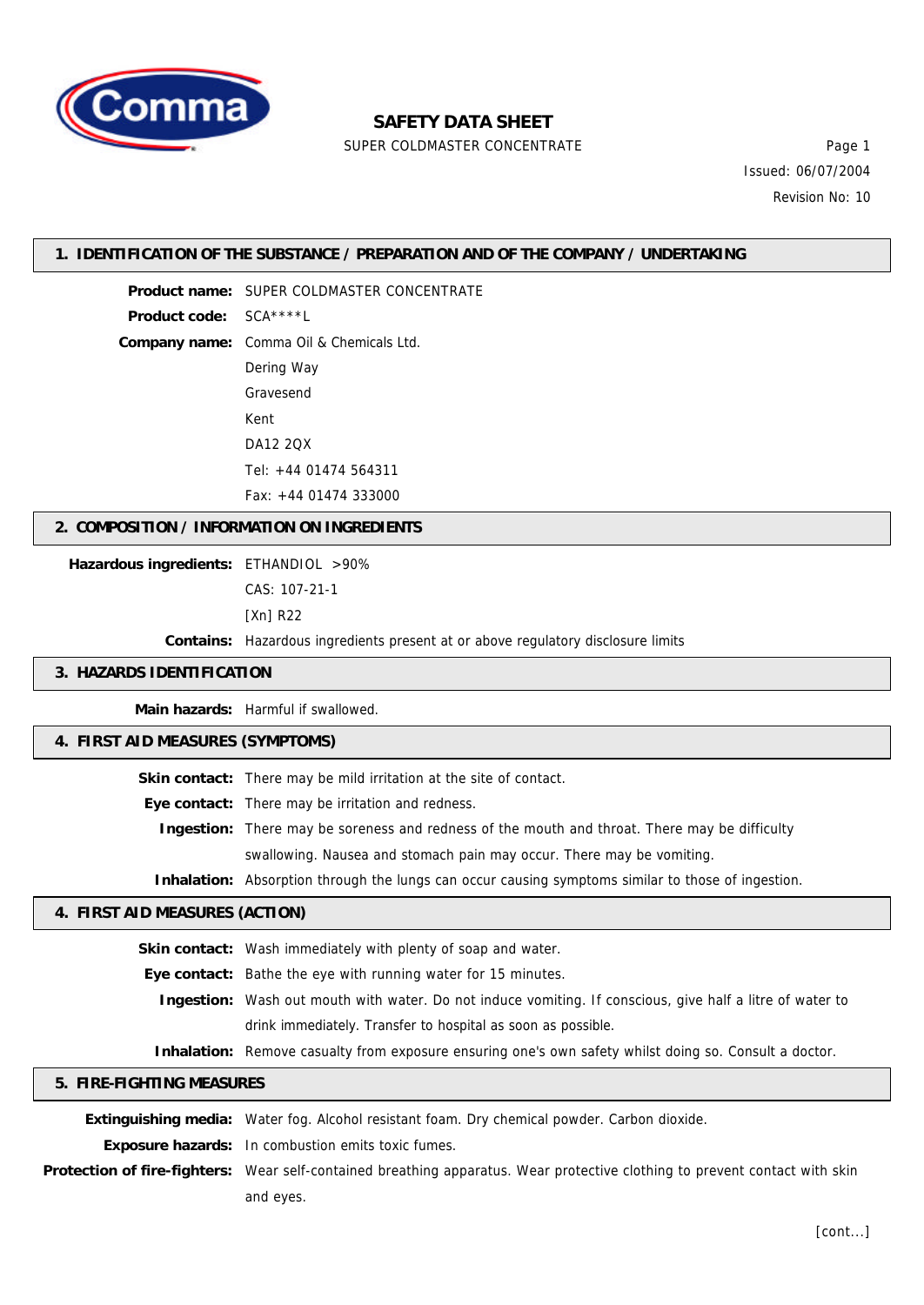# **SAFETY DATA SHEET**

SUPER COLDMASTER CONCENTRATE FOR THE Page 2

| <b>6. ACCIDENTAL RELEASE MEASURES</b>      |                                                                                                                        |  |  |  |
|--------------------------------------------|------------------------------------------------------------------------------------------------------------------------|--|--|--|
|                                            | Personal precautions: Refer to section 8 of SDS for personal protection details. Turn leaking containers leak-side up  |  |  |  |
|                                            | to prevent the escape of liquid.                                                                                       |  |  |  |
|                                            | Environmental precautions: Do not discharge into drains or rivers. Contain the spillage using bunding.                 |  |  |  |
|                                            | Clean-up procedures: Absorb into dry earth or sand. Transfer to a closable, labelled salvage container for disposal by |  |  |  |
|                                            | an appropriate method.                                                                                                 |  |  |  |
| 7. HANDLING AND STORAGE                    |                                                                                                                        |  |  |  |
|                                            | Handling requirements: Avoid the formation or spread of mists in the air. Avoid direct contact with the substance.     |  |  |  |
|                                            | Storage conditions: Store in cool, well ventilated area. Keep container tightly closed.                                |  |  |  |
| 8. EXPOSURE CONTROLS / PERSONAL PROTECTION |                                                                                                                        |  |  |  |
|                                            | Respiratory protection: Respiratory protection not required.                                                           |  |  |  |
| Hand protection: Protective gloves.        |                                                                                                                        |  |  |  |
| Eye protection: Safety glasses.            |                                                                                                                        |  |  |  |
| 9. PHYSICAL AND CHEMICAL PROPERTIES        |                                                                                                                        |  |  |  |
| State: Liquid                              |                                                                                                                        |  |  |  |
| <b>Colour: Blue</b>                        |                                                                                                                        |  |  |  |
|                                            | <b>Odour: Odourless</b>                                                                                                |  |  |  |
| Solubility in water: Soluble               |                                                                                                                        |  |  |  |
| Boiling point/range°C: 165                 |                                                                                                                        |  |  |  |
| Flash point°C: 111                         |                                                                                                                        |  |  |  |
| Relative density: 1.127 @ 20 C             |                                                                                                                        |  |  |  |
| <b>10. STABILITY AND REACTIVITY</b>        |                                                                                                                        |  |  |  |
|                                            | Stability: Stable under normal conditions.                                                                             |  |  |  |
| Conditions to avoid: Heat.                 |                                                                                                                        |  |  |  |
|                                            | Materials to avoid: Strong oxidising agents. Strong acids.                                                             |  |  |  |
|                                            | Haz. decomp. products: In combustion emits toxic fumes.                                                                |  |  |  |

## **11. TOXICOLOGICAL INFORMATION**

**Routes of exposure:** Refer to section 4 of SDS for routes of exposure and corresponding symptoms.

### **12. ECOLOGICAL INFORMATION**

**Mobility:** Readily absorbed into soil.

**Persistence and degradability:** No data available.

**Bioaccumulative potential:** No data available.